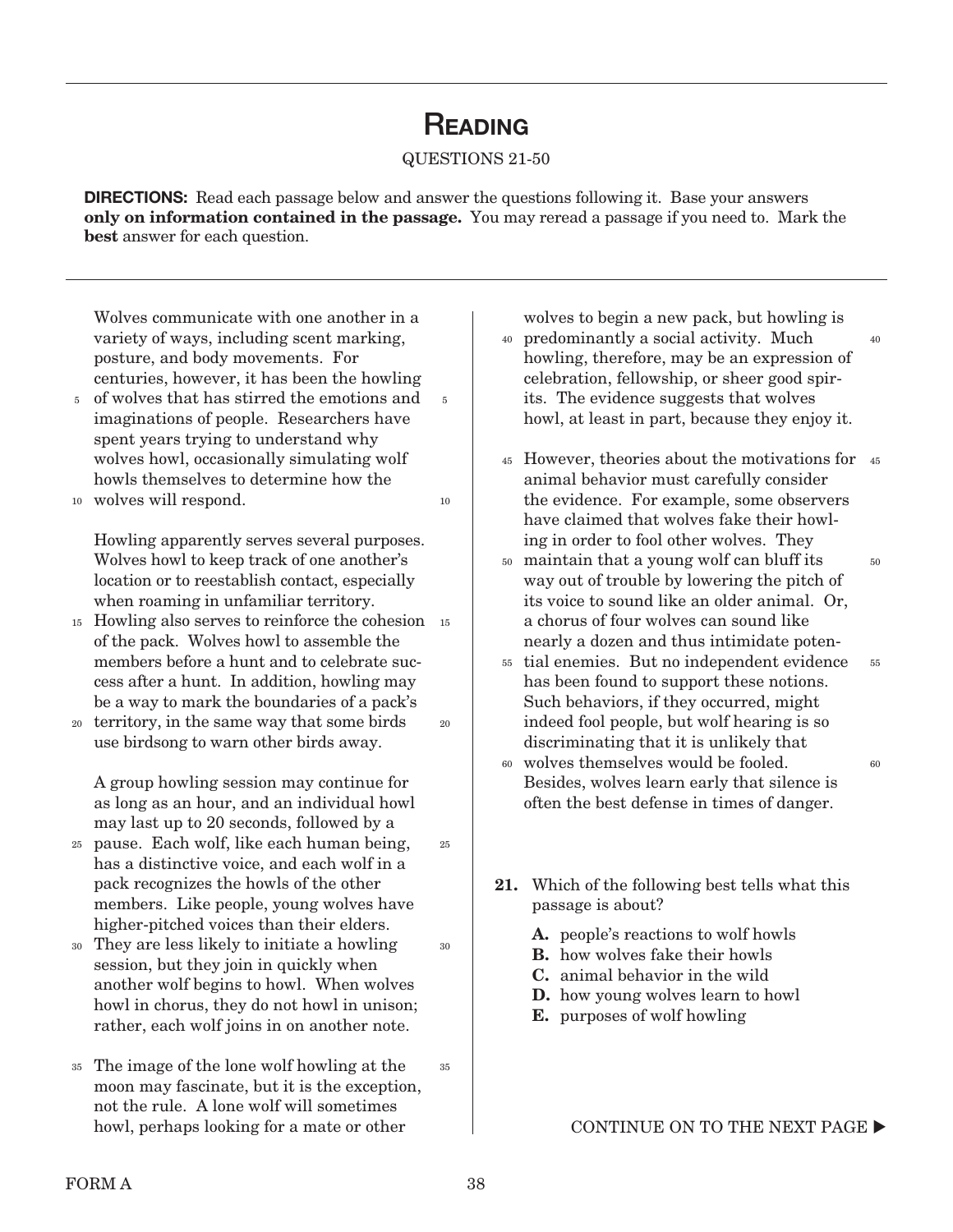- **22.** Which of the following statements is **not**  supported by the passage?
	- **F.** Howling communicates territorial boundaries.
	- **G.** Wolves communicate only within their own pack.
	- **H.** Howling sessions sometimes last up to an hour.
	- **J.** Wolves sometimes celebrate by howling.
	- **K.** Wolves howl both before and after a hunt.
- **23.** According to the passage, how is birdsong similar to howling?
	- **A.** It can be used to track another animal's location.
	- **B.** It may be used to find a mate.
	- **C.** It may be used to indicate the boundaries of a territory.
	- **D.** It can be used to advertise the location of food.
	- **E.** It is often an expression of communal good feelings.
- **24.** According to the passage, which of the following is the most likely reason that wolves howl in chorus?
	- **F.** to celebrate a successful hunt
	- **G.** to begin a new pack
	- **H.** to obscure their specific location
	- **J.** to attract members of the opposite sex
	- **K.** to keep other wolves away from their food
- **25.** The examples in the last paragraph are given by some observers to suggest that wolves can deceive their enemies about their
	- **A.** vulnerability.
	- **B.** territorial boundaries.
	- **C.** specific location.
	- **D.** lack of a mate.
	- **E.** search for a new pack.
- **26.** Why do some researchers doubt that wolves can fake their howling in order to fool other wolves in time of danger?
	- **F.** A chorus of four wolves can sound like many more.
	- **G.** Wolves can fool people, so they can also fool other wolves.
	- **H.** A young wolf can lower its voice to sound like an older animal.
	- **J.** Wolves always howl when they are in danger.
	- **K.** Wolf hearing is too keen to confuse the voices of other wolves.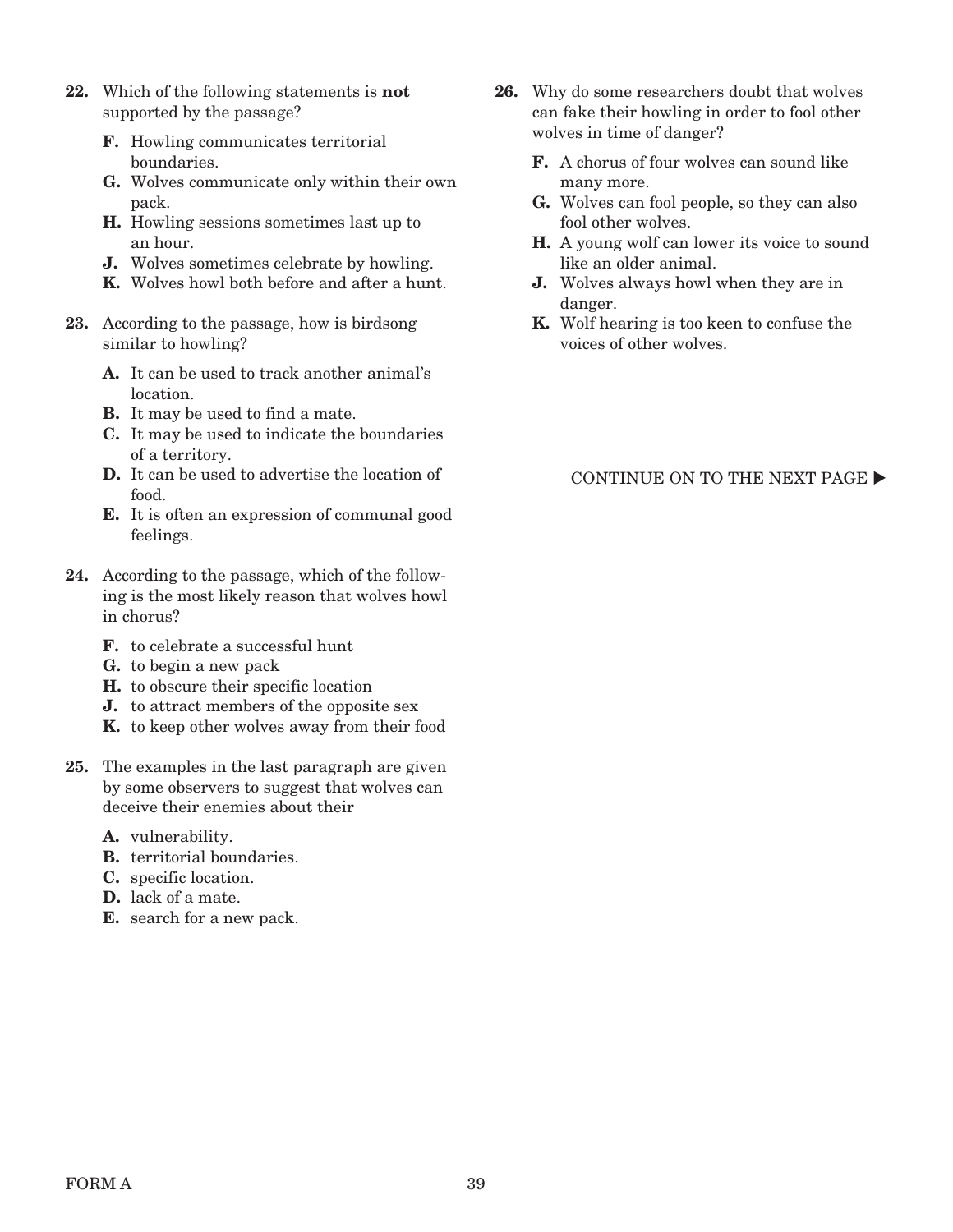Imagine living in a society where ordinary people could be punished for what they choose to read and write. For much of the twentieth century, such a closed society

5

10

15

- <sup>5</sup> existed in Russia and the rest of the Soviet Union. The Soviet government tried to dominate its citizens' activities and ideas by controlling the information that they received. Government censors examined
- books, films, and newscasts and banned 10 anything they considered objectionable. They censored criticism of the Soviet government, news from the outside world, and anything that complimented Soviet
- enemies. 15

The Soviet government's strict censorship made life tremendously difficult for writers. Most worried that they were being watched by the government's secret police. Despite

- the harsh laws, small groups of writers 20 dodged state censorship through an underground, or secret, publishing network that produced works called samizdat. The name samizdat came from the Russian words for  $20^{-1}$
- "self" and "publish." For many writers, 25 samizdat offered the only outlet for their intellectual and creative expression. To produce samizdat, an author passed a typed or handwritten text to a second person, who 25
- made a handwritten or typed copy. The 30 original was returned to the author, while the copies were passed to other members of the network. The works were unsigned or signed with false names. 30
- At first, samizdat focused mainly on litera-35 ture, such as poetry and novels. By the late 1950s, samizdat circles were distributing political material, such as letters to the government, political essays, and trial tran-35
- scripts. By the mid-1960s, the samizdat network produced sophisticated political news, debate, and analysis. 40 40

The great Russian novelist Boris Pasternak had his work published as samizdat. Like

other writers, he feared that an appearance 45 45 of disloyalty to the Soviet state would bring a knock at his door in the middle of the night. His classic novel, Doctor Zhivago,

was smuggled out of the Soviet Union for

- publication in Western countries in 1956; in 50 Russia, it appeared only as samizdat. Pasternak won the Nobel Prize in Literature in 1958, but the government forced him to refuse the prize. Soviet 50
- authorities also blocked publication of the 55 work of Anna Akhmatova, one of Russia's greatest poets. Her work was banned until 1952 because censors felt she did not sufficiently praise the Soviet government.

55

Akhmatova was kept out of public life and the official Writers' Union. She composed her poetry in private, and her works were available only as samizdat. 60 60

Through the 1960s and '70s, Russian writers used samizdat networks to circulate 65 banned or politically risky material. By the late 1980s, computers became available in scientific research facilities, and underground writers began using the 65

- computers to store and circulate texts. 70 Censorship was officially abolished in 1989, shortly before the breakup of the Soviet Union, leading to a publishing boom. Works by previously banned authors were 70 75
- published, and the samizdat networks 75 quickly faded into history.
- **27.** Which of the following best tells what this passage is about?
	- **A.** two Russian authors, Boris Pasternak and Anna Akhmatova
	- **B.** the poetry published in the Soviet Union during the twentieth century
	- **C.** the role of a free press in a free society
	- **D.** censorship in the Soviet Union and the underground system that arose in response
	- **E.** the reasons for banning authors who criticized the Soviet government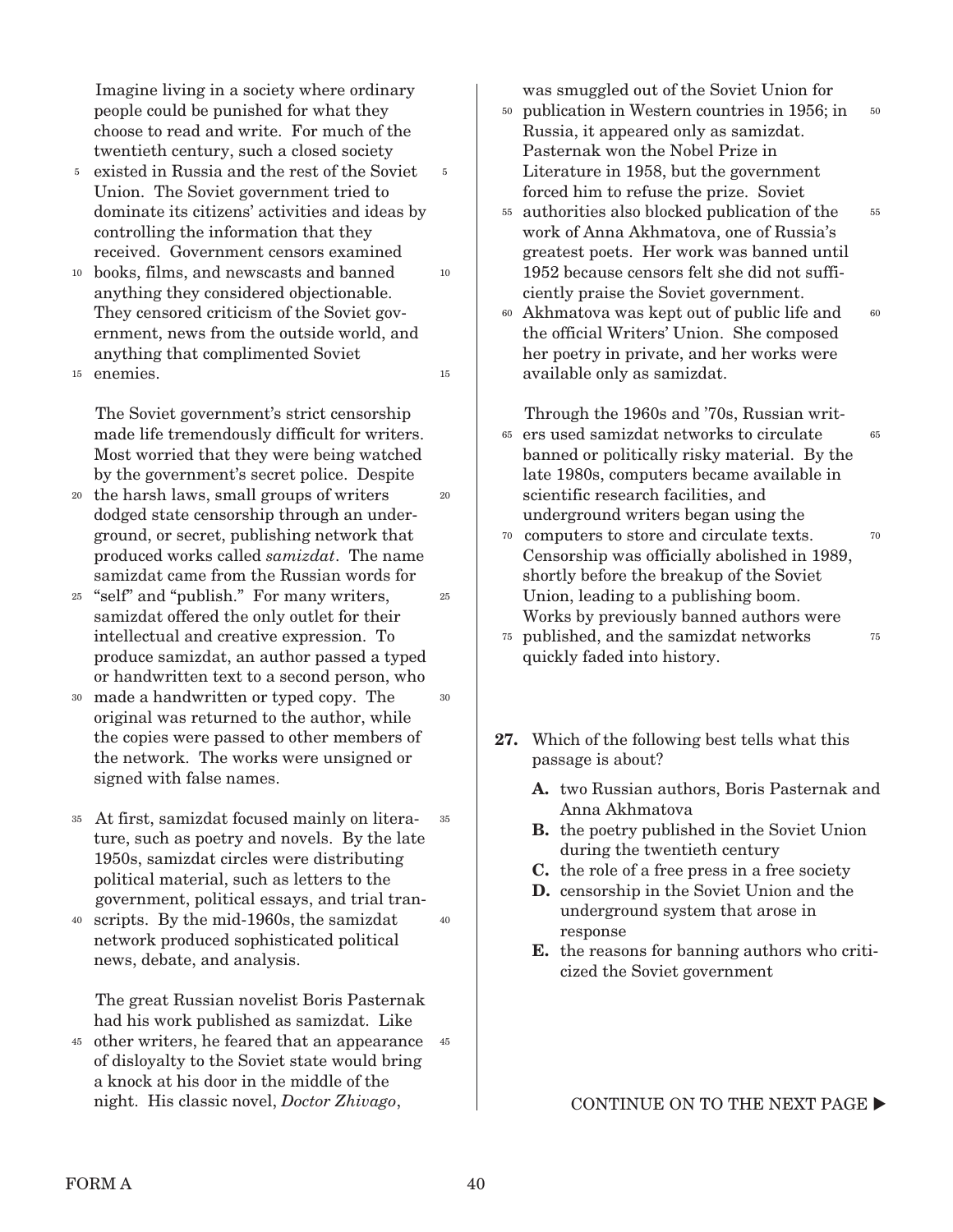- **28.** Which of the following is most likely an example of material circulated in the earliest phase of samizdat?
	- **F.** a letter protesting a writer's imprisonment
	- **G.** a true account of life in the secret police
	- **H.** a short story
	- **J.** a list of political prisoners
	- **K.** an article from a foreign newspaper
- **29.** The phrase "a knock at his door in the middle of the night" (lines 47-48) most likely refers to a visit by
	- **A.** Boris Pasternak.
	- **B.** the secret police.
	- **C.** a member of the Nobel Prize committee.
	- **D.** a participant in the samizdat network.
	- **E.** a political exile.
- **30.** According to the passage, how did the use of computers influence samizdat publishing?
	- **F.** The content of samizdat materials became exclusively technical.
	- **G.** Scientific research was published through samizdat networks.
	- **H.** Computers gave underground writers access to Russian stores.
	- **J.** Computers made the distribution of samizdat material more efficient.
	- **K.** Computers made identification of samizdat authors easier for the secret police.
- **31.** What is the most likely reason that samizdat materials were unsigned or signed with false names?
	- **A.** to allow the materials to be smuggled outside the Soviet Union
	- **B.** to protect the writer from punishment
	- **C.** to shield the identities of members of the secret police
	- **D.** to undermine the trustworthiness of the materials
	- **E.** to prevent the materials from being copied
- **32.** After 1989, "samizdat networks quickly faded" (lines 75-76) for which of the following reasons?
	- **F.** The networks were no longer necessary after censorship was abolished.
	- **G.** The works produced by the networks could not compete with works published in Western countries.
	- **H.** Samizdat was successfully banned by government censors.
	- **J.** The networks were replaced by the use of computers.
	- **K.** Opposition to the government went deeper underground than before.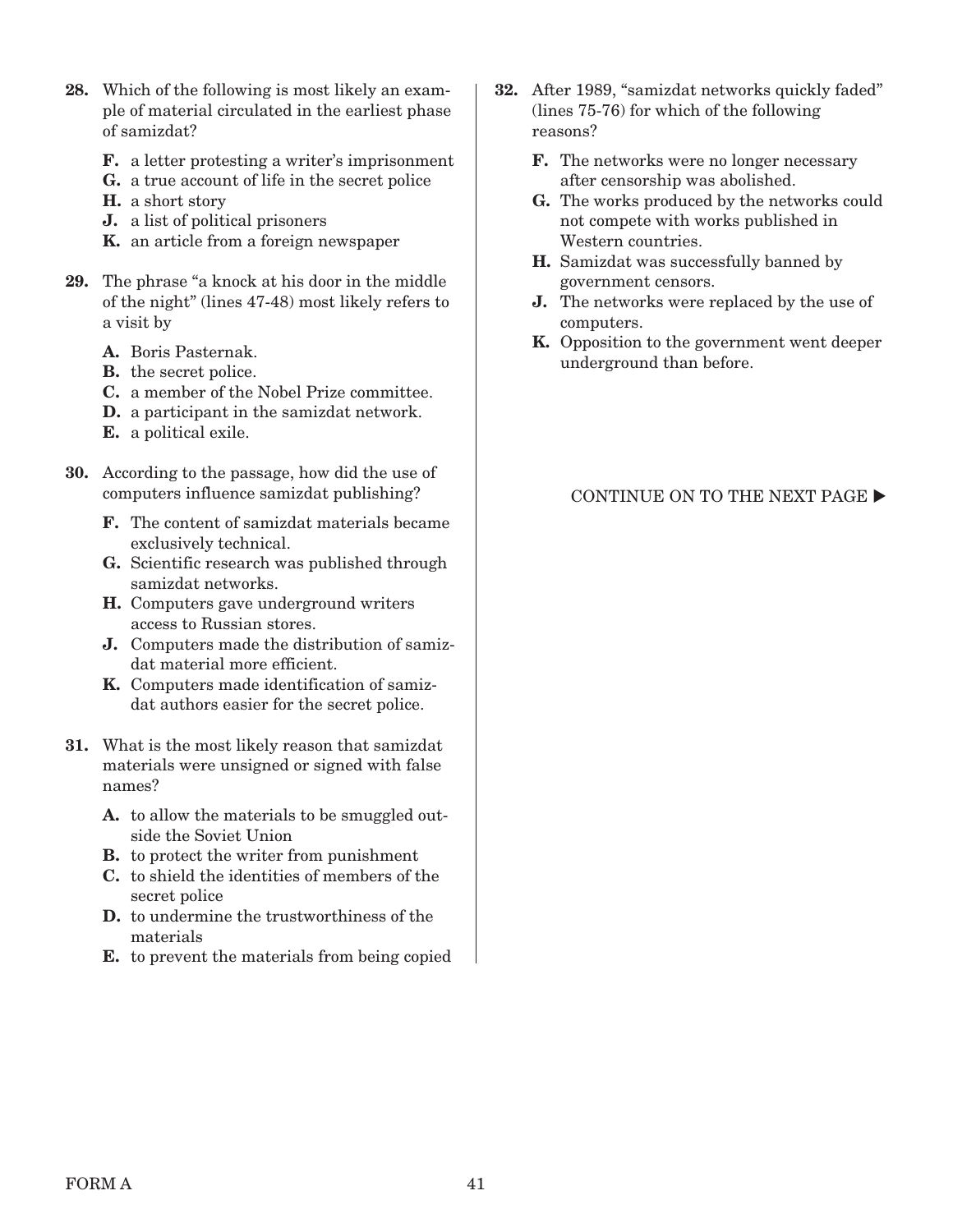If you have ever watched someone fall on the ice, you've seen slipperiness at work. But have you wondered what makes ice slippery, or why skates or skis glide across

- <sup>5</sup> ice so easily? The answer might seem obvious: ice is smooth. Yet smoothness in itself does not explain slipperiness. Imagine, for example, skating on a smooth surface of glass or sheet metal. 5
- Surprisingly, scientists do not fully under-10 stand why ice is slippery. Past explanations of slipperiness have focused on friction and pressure. According to the friction theory, a skate blade rubs across the ice, causing 10
- <sup>15</sup> friction. The friction produces heat, melting the ice and creating a slippery, microscopically thin layer of water for the skate to glide on. The friction theory, however, cannot explain why ice is slippery
- even when someone stands completely motionless, creating no friction. 20

The pressure theory claims that pressure from a skate blade melts the ice surface, creating a slippery layer of water. The

- water refreezes when the pressure is lifted. 25 Science textbooks typically cite this explanation, but many scientists disagree, claiming that the pressure effect is not great enough to melt the ice. Nor can the 25
- pressure theory explain why someone wear-30 ing flat-bottomed shoes—which have a greater surface area than skate blades and thus exert less pressure per square inch can glide across the ice or even go 30 35
- sprawling. 35

During the 1990s, another theory found acceptance: the thin top layer of ice is liquid, or "liquid-like," regardless of friction or pressure. This notion was first proposed

- more than 150 years ago by physicist 40 Michael Faraday. Faraday's simple experiment illustrates this property: two ice cubes held against each other will fuse together. This happens, Faraday explained, because
- liquid on the cubes' surfaces froze solid 45 when the surfaces made contact. 45

Faraday's hypothesis was overlooked, in part because scientists did not have the means to detect molecular structures.

However, technological advances during 50 recent decades allow scientists to measure the thin layer on the surface of the ice. For example, in 1996, a chemist at Lawrence Berkeley Laboratory shot electrons at an

50

55

60

- <sup>55</sup> ice surface and recorded how they rebounded. The data suggested that the ice surface remained "liquid-like," even at temperatures far below freezing. Scientists speculate that water molecules on the ice
- surface are always in motion because there is nothing above them to hold them in place. The vibration creates a slippery layer of molecules. According to this interpretation of the Lawrence Berkeley 60
- Laboratory experiments, the molecules 65 move only up and down; if they also moved side to side, they would constitute a true liquid. Thus it could be said that people are skating on wildly vibrating molecules! 65
- The phenomenon of a slippery liquid-like 70 surface is not limited to ice, although ice is the most common example. Lead crystals and even diamond crystals, made of carbon, also show this property under certain tem-70 75
- perature and pressure conditions. 75
- **33.** Which of the following best tells what this passage is about?
	- **A.** theories about how people learn to skate
	- **B.** how ice changes from a solid to a liquid
	- **C.** answers to the question of what makes ice slippery
	- **D.** the discoveries of Michael Faraday
	- **E.** the processes of freezing and melting

#### CONTINUE ON TO THE NEXT PAGE  $\blacktriangleright$

40

15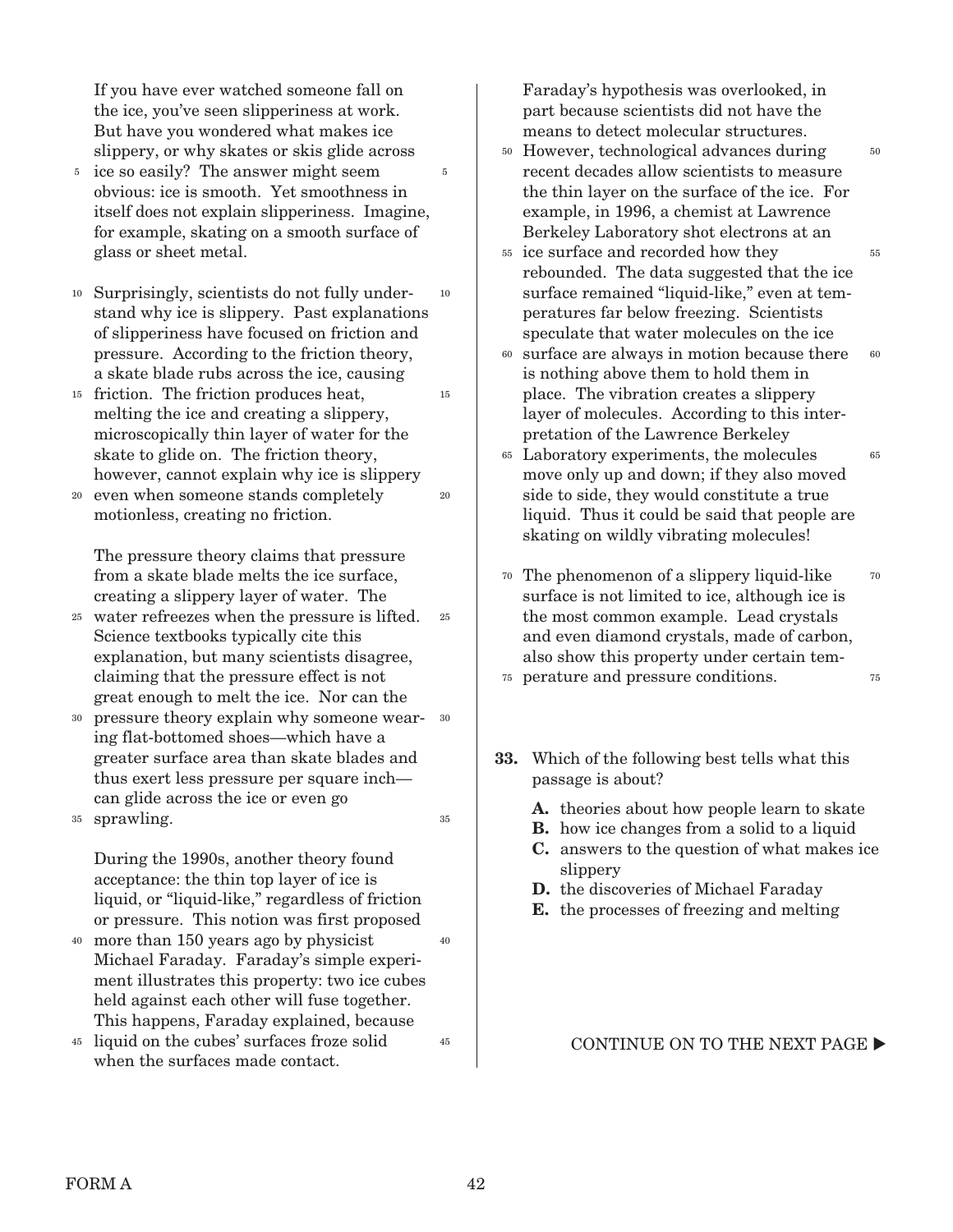- **34.** What is the most likely reason that the author mentioned lead and diamond crystals in the last paragraph?
	- **F.** to point out that solids other than ice have slippery surfaces
	- **G.** to suggest that ice, lead, and diamonds are composed of the same materials
	- **H.** to cast doubt on Faraday's theory of slipperiness
	- **J.** to suggest that scientists shoot electrons at lead and diamond surfaces
	- **K.** to suggest new uses for slippery substances
- **35.** According to Faraday, why do two ice cubes fuse when held together?
	- **A.** Friction causes the ice to melt and refreeze.
	- **B.** The warmer ice cube melts the colder ice cube.
	- **C.** The liquid layers on their surfaces freeze.
	- **D.** The vibrations of the molecules on their surfaces increase.
	- **E.** Their surface areas are perfectly smooth.
- **36.** What is the most likely reason that the author mentioned the 1996 experiment at Lawrence Berkeley Laboratory?
	- **F.** to provide evidence about the surface of ice
	- **G.** to illustrate the weaknesses of scientific technology
	- **H.** to show how Faraday tested his theory
	- **J.** to suggest that the ice surface was solid, not liquid
	- **K.** to explain why ice cubes freeze together
- **37.** According to researchers at the Lawrence Berkeley Laboratory, why is the surface of ice "liquid-like" rather than "liquid"?
	- **A.** because electrons rebound from the ice surface
	- **B.** because the molecules vibrate only up and down
	- **C.** because the ice surface is wet
	- **D.** because the ice surface is slipperier than a liquid surface
	- **E.** because the ice surface is frozen solid
- **38.** According to the passage, which of the following undermines the friction theory of slipperiness?
	- **F.** a person wearing flat-bottomed shoes gliding across the ice
	- **G.** two ice cubes fused together
	- **H.** electrons bouncing off an ice surface
	- **J.** a person trying to skate on a sheet of glass or sheet metal
	- **K.** a person slipping while standing immobile on ice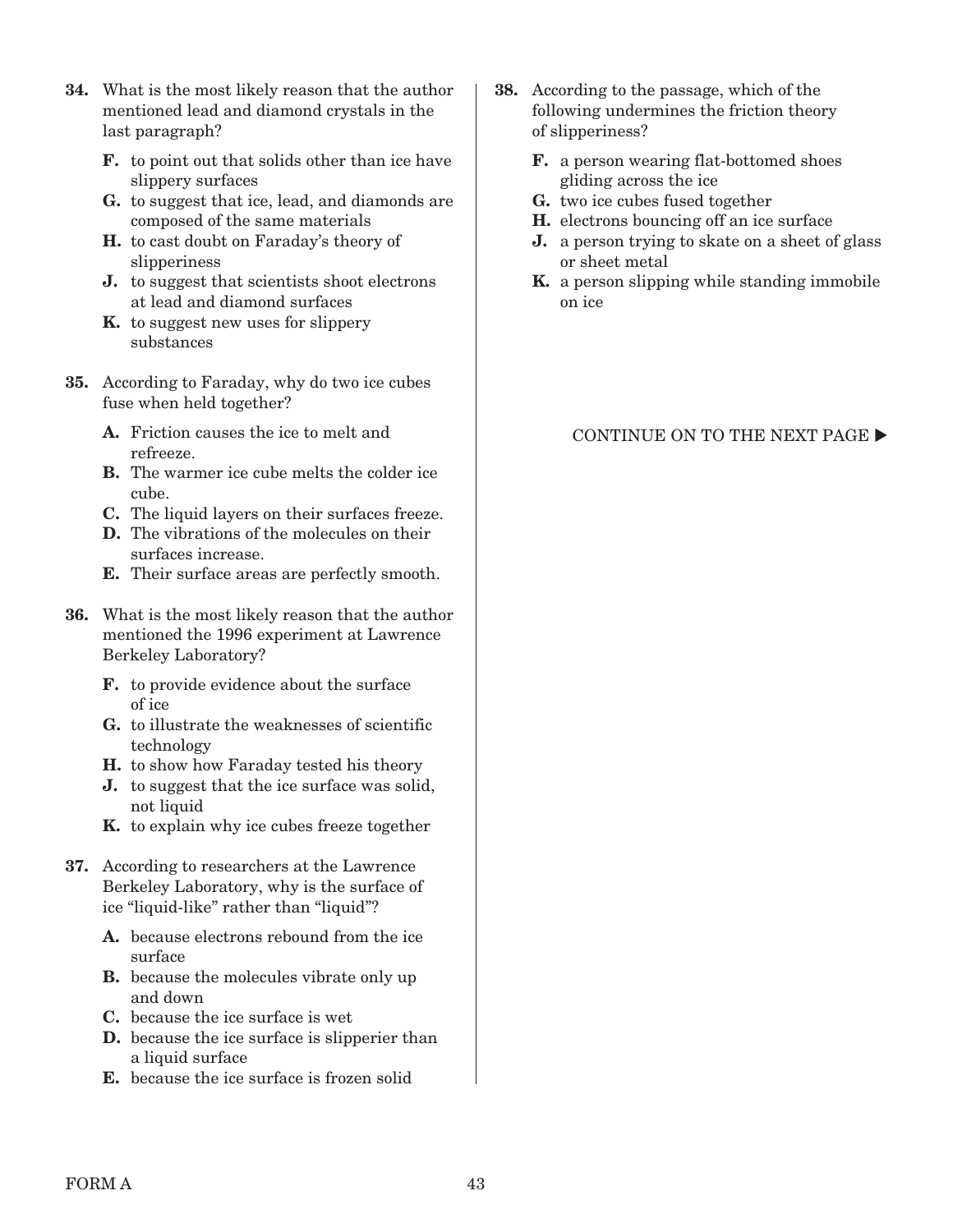The African country of Zimbabwe took its name from the Shona word meaning "stone enclosures" or "venerated houses." In fact, dozens of stone ruins are today scattered

5

10

30

- <sup>5</sup> throughout Zimbabwe and other areas in southeastern Africa. One of these ruins, known as "Great Zimbabwe," was once a fabled city that inspired tales that circulated throughout Europe. Where was
- <sup>10</sup> this remarkable city, and who had built it? For centuries the mystery occupied the minds of explorers and treasure-seekers.

The first reports to Europeans of Great Zimbabwe were spread a thousand years

- <sup>15</sup> ago by Arab traders sailing between the Middle East and the east coast of Africa. They told of the fabulous wealth of a mysterious stone city in the African interior. In their tales, that city became associated 15
- 20 with their understanding of Middle Eastern 20 history—with the Queen of Sheba, King Solomon, and his legendary gold mines, long since lost to the world. By the sixteenth century, Portuguese explorers
- regularly visited East Africa, searching for 25 "King Solomon's gold," but they never found Great Zimbabwe. In 1552, a Portuguese historian, João de Barros, recorded a story told by the Arabs about a city with a 25
- "square fortress of masonry within and 30 without, built of stones of marvelous size, and there appears to be no mortar joining them."

In fact, Great Zimbabwe **was** a marvel. In

- one area, a massive wall, over thirty feet 35 high and twenty feet thick, created a great enclosure. Another area contained a fortress-like series of walls, corridors, and steps built into the bluff above. Throughout 35
- the city, each stone was precisely fitted to 40 the others without the use of mortar. 40

In the 1870s, a German geologist, Karl Mauch, was the first European to see Great Zimbabwe, by then in ruins. Mauch

<sup>45</sup> realized that he had "rediscovered" the fabled city from de Barros's story. He jumped to the conclusion that Great Zimbabwe had been built by the Queen of Sheba. British authorities sent a British

- <sup>50</sup> journalist, Richard Hall, to Great Zimbabwe 50 to investigate Mauch's report. Archaeology was still in its infancy, and Hall, convinced that the structures had been built by ancient people from the Middle East, dug up
- and discarded archaeological deposits that 55 would have revealed much about the true history of Great Zimbabwe. Later European excavations destroyed even more valuable evidence. 55
- In the twentieth century, after excavating 60 areas that had not been disturbed, David Randall-MacIver, a Scottish Egyptologist, and Gertrude Caton-Thompson, an English archaeologist, concluded that the ruins were  $60$
- unmistakably African in origin. Great 65 Zimbabwe was most likely built during the fourteenth or fifteenth century by the ancestors of the present-day Shona people. Recent carbon-14 dating supports their 65
- 70 conclusion. Great Zimbabwe was once home 70 to an estimated 20,000 people, the center of a great Shona kingdom. Wealthy Shona kings traded their ivory and gold in coastal towns for other goods, thus accounting for
- <sup>75</sup> the discovery of beads and other foreign wares in the ruins. 75

One mystery of Great Zimbabwe had been solved. Another mystery remains: why was the settlement at Great Zimbabwe

- abandoned, leaving the magnificent stone 80 architecture to fall into ruins? 80
- **39.** Which of the following best tells what this passage is about?
	- **A.** a brief history of the nation of Zimbabwe
	- **B.** inaccuracies in the recording of African history
	- **C.** a comparison of Great Zimbabwe with other African archaeological sites
	- **D.** the true story of the Great Zimbabwe ruins
	- **E.** how Karl Mauch discovered Great Zimbabwe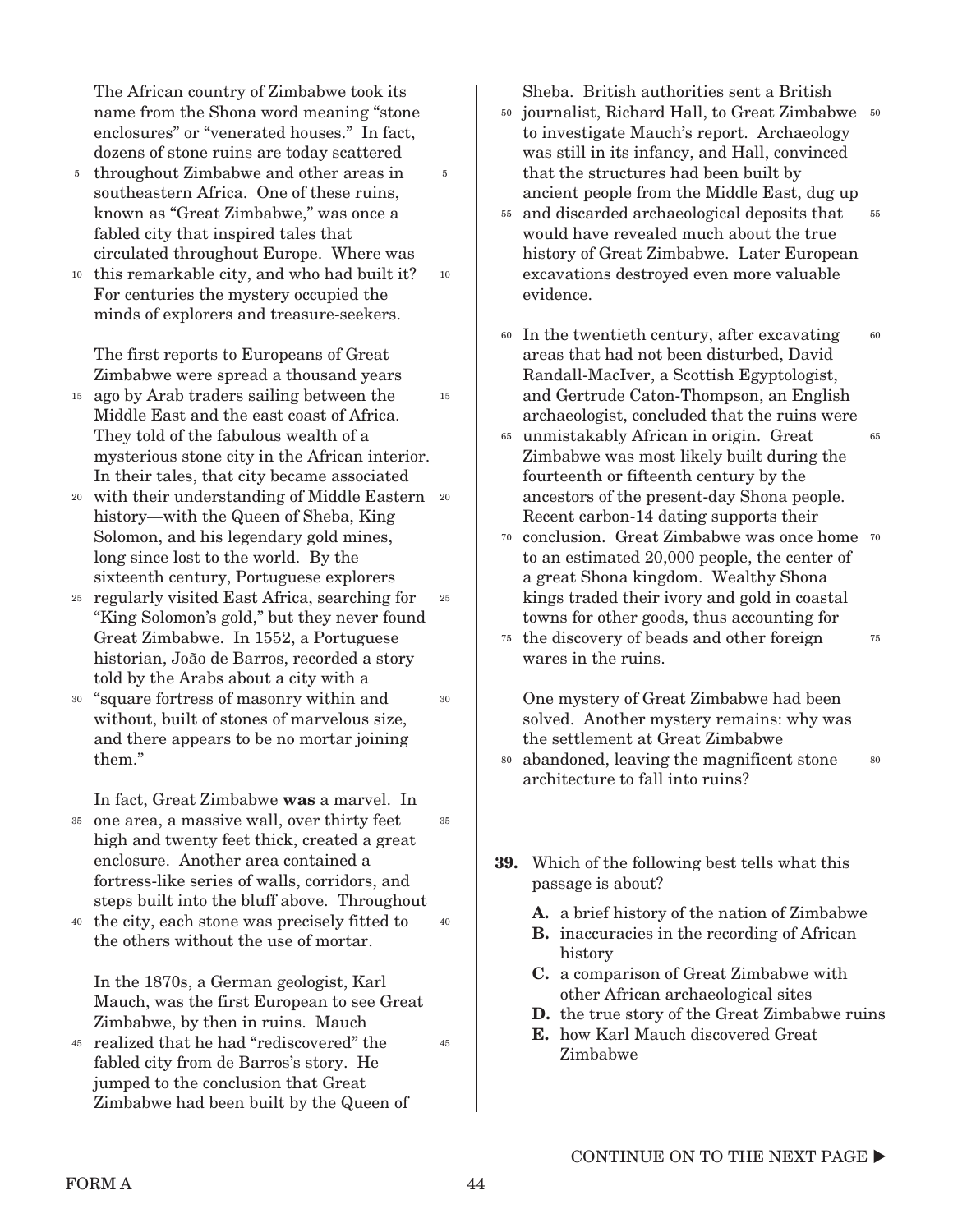- **40.** With which of the following statements about Richard Hall's opinion regarding Great Zimbabwe would the author most likely agree?
	- **F.** First impressions are generally accurate.
	- **G.** Preconceptions can cloud a person's judgment.
	- **H.** The history of a people can best be judged by looking at its present culture.
	- **J.** Advanced cultures developed first in the Middle East, then spread to the rest of the world.
	- **K.** Much of Middle Eastern culture was derived from the culture of the Shona people.
- **41.** What was "one mystery of Great Zimbabwe" (line 77) that had been solved?
	- **A.** why foreign wares were found in the ruins
	- **B.** why the settlement was abandoned
	- **C.** the source of the ivory and gold
	- **D.** why it was not discovered by Europeans until the 1870s
	- **E.** who had built it and when
- **42.** Which of the following statements about the Shona people is best supported by the passage?
	- **F.** They no longer exist as a distinct group.
	- **G.** They live along Africa's East Coast.
	- **H.** They are descendents of the people who built Great Zimbabwe.
	- **J.** They lived in the Middle East before settling in Africa.
	- **K.** They were once ruled by King Solomon and the Queen of Sheba.
- **43.** Which of the following best illustrates the statement that "Archaeology was still in its infancy" (lines 51-52)?
	- **A.** the stone buildings built without mortar
	- **B.** the abandonment of Great Zimbabwe
	- **C.** the conclusions of David Randall-MacIver and Gertrude Caton-Thompson
	- **D.** the discovery of beads and other foreign materials at Great Zimbabwe
	- **E.** the excavations conducted by Richard Hall
- **44.** Which of the following best describes the relationship of Portuguese explorers to Great Zimbabwe?
	- **F.** They searched for it but never found it.
	- **G.** They told Arab traders where to find it.
	- **H.** They found King Solomon's mines but didn't realize it.
	- **J.** They destroyed archaeological evidence about its history.
	- **K.** They were responsible for its abandonment.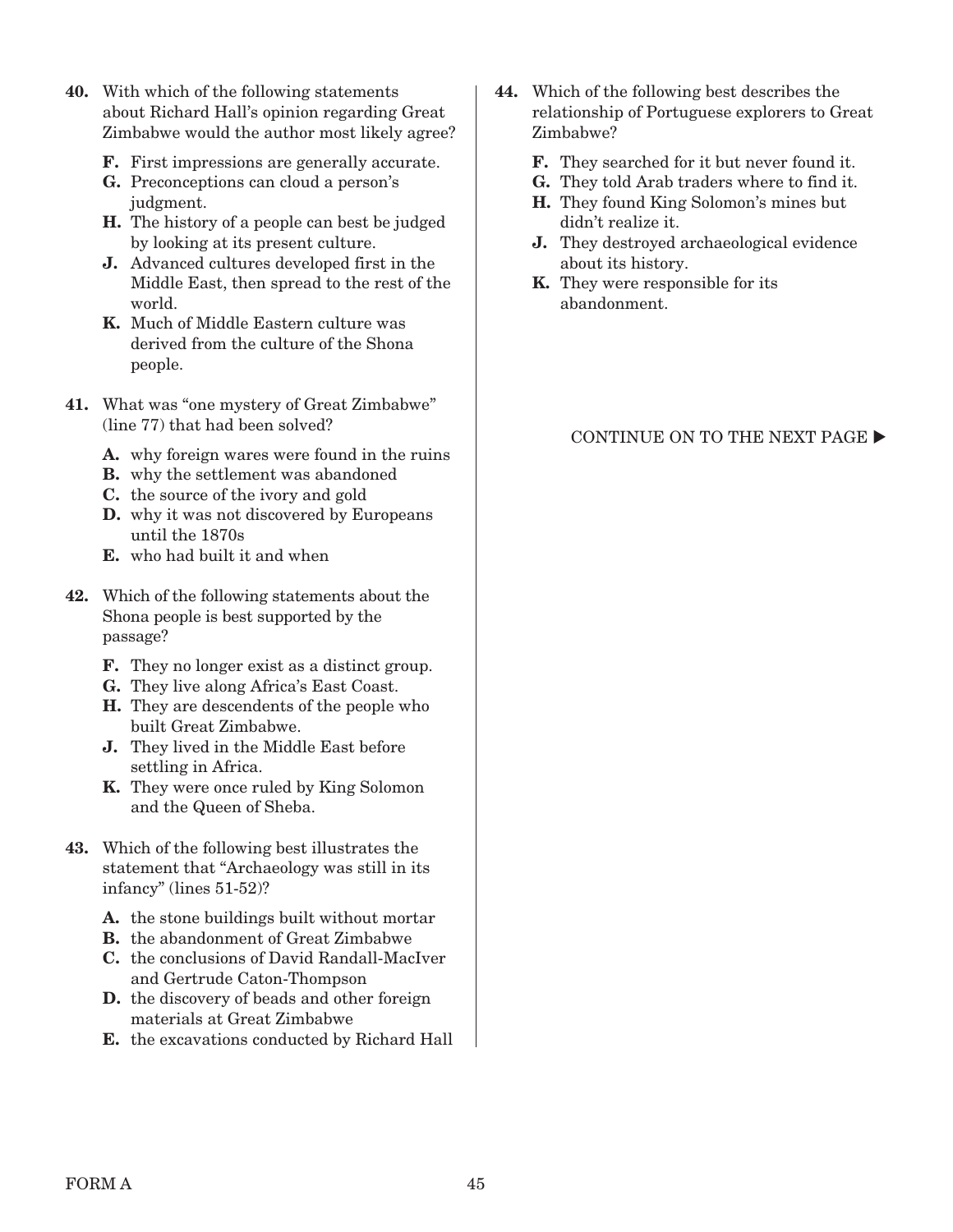In 1903, Dr. H. Nelson Jackson, a Vermont doctor, was enjoying a vacation in California when he made a historic bet with a few friends. Jackson claimed that, though he

- was not a professional driver, he could cross 5 5 the country by automobile. While driving cross-country is commonplace today, at the turn of the last century such a trip was unprecedented. Automobile routes in the
- 10 northeastern United States were well main- 10 tained, and the number of highway miles was increasing rapidly. Most roads in the western states, however, were little more than rough wagon tracks.
- Refusing any assistance from automobile 15 manufacturers, Jackson and his driving partner, Sewell Crockett, left San Francisco and headed east, somewhat ironically reversing the earlier routes of the pioneers. 15
- Like those rugged settlers, the two men 20 spent much of their time traveling on muddy trails over hazardous and rough terrain. Though their automobile, a 1903 Winston, performed well, they often encoun-
- tered unexpected delays. No one had ever 25 attempted a cross-country automobile trip before, and maps were quite unreliable. Often their trip was held up by an unanticipated canyon or a surging river that they
- had thought would be miles away. 30

Residents of some small towns had never seen an automobile, and when the Winston approached, many of them trembled in fear. The modern machine attracted so much

- attention that Jackson's bulldog Bud was 35 given the responsibility of guarding the car from people who, enchanted by its novelty, were tempted to steal a shiny piece as a souvenir. In Idaho, after sinking
- embarrassingly into a shallow quicksand pit, Dr. Jackson had to ask for help from a farmer who pulled the "state-of-the-art" automobile out of the muck, using the team of horses from his wagon. 40
- On July 26, Jackson and Crockett reached 45 their destination, New York City, and drove down Fifth Avenue in Manhattan. They had completed their trip in sixty-three days, 45

traveling between 4,200 and 4,500 miles.

Their cross-continental record was short-50 lived, however. By 1910, other drivers, benefitting from better driving conditions, had shortened the transcontinental crossing time to ten days. It may be that Jackson

50

55

- <sup>55</sup> and Crockett played as much of a role in "opening up" the continent as did their predecessors who traveled in covered wagons.
- **45.** Which of the following best tells what this passage is about?
	- **A.** the reactions of people when they saw an automobile for the first time
	- **B.** a comparison of highways in the eastern and western United States
	- **C.** the hazards of travel in the early twentieth century
	- **D.** a history of automobile travel in the United States
	- **E.** a historic automobile trip by twentiethcentury pioneers
- **46.** Why did Jackson's automobile attract so much attention (lines 34-35)?
	- **F.** An automobile was an uncommon sight in many areas.
	- **G.** It was the first automobile custom-built for long-distance travel.
	- **H.** People had never seen a pet dog traveling in an automobile.
	- **J.** Jackson was the first person to drive an automobile in the United States.
	- **K.** People had heard about the automobile sinking into the quicksand.
- **47.** In line 37, the phrase "its novelty" refers to the novelty of the
	- **A.** bulldog.
	- **B.** car.
	- **C.** small town.
	- **D.** residents.
	- **E.** journey.

 $20^{-1}$ 

25

30

35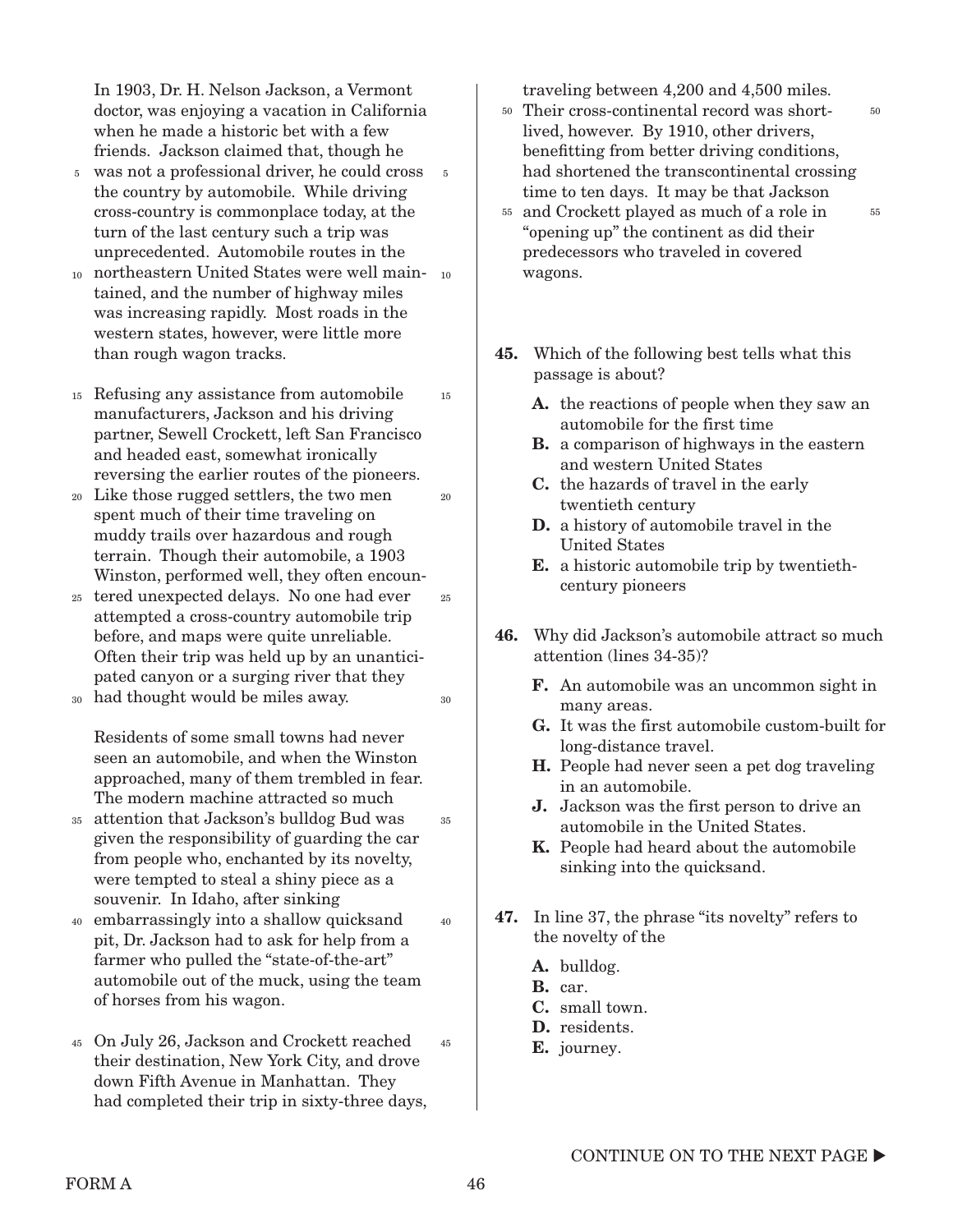- **48.** What does the incident with the farmer and his horses show?
	- **F.** The automobile would soon be the best method of transportation.
	- **G.** Jackson and Crockett occasionally needed help from others.
	- **H.** The theft of auto parts had caused the automobile to become stuck in the quicksand.
	- **J.** There were many quicksand pits in the West.
	- **K.** Older methods of transportation had many dangers.
- **49.** What is the most likely reason that a crosscountry automobile trip was shortened so dramatically by 1910?
	- **A.** Jackson's hand-drawn maps showed how to make the journey.
	- **B.** The drivers in 1910 did not get stuck in quicksand.
	- **C.** The intervening seven years were a time of rapid progress in highway development.
	- **D.** Travelers in 1910 were more adventurous than Jackson.
	- **E.** Unlike Jackson, the drivers in 1910 were sponsored by automobile companies.
- **50.** In the last sentence, the phrase "their predecessors" refers to
	- **F.** the early settlers.
	- **G.** the first auto makers.
	- **H.** cross-country drivers in 1910.
	- **J.** the curious townspeople.
	- **K.** the friends of Jackson and Crockett. CONTINUE ON TO THE NEXT PAGE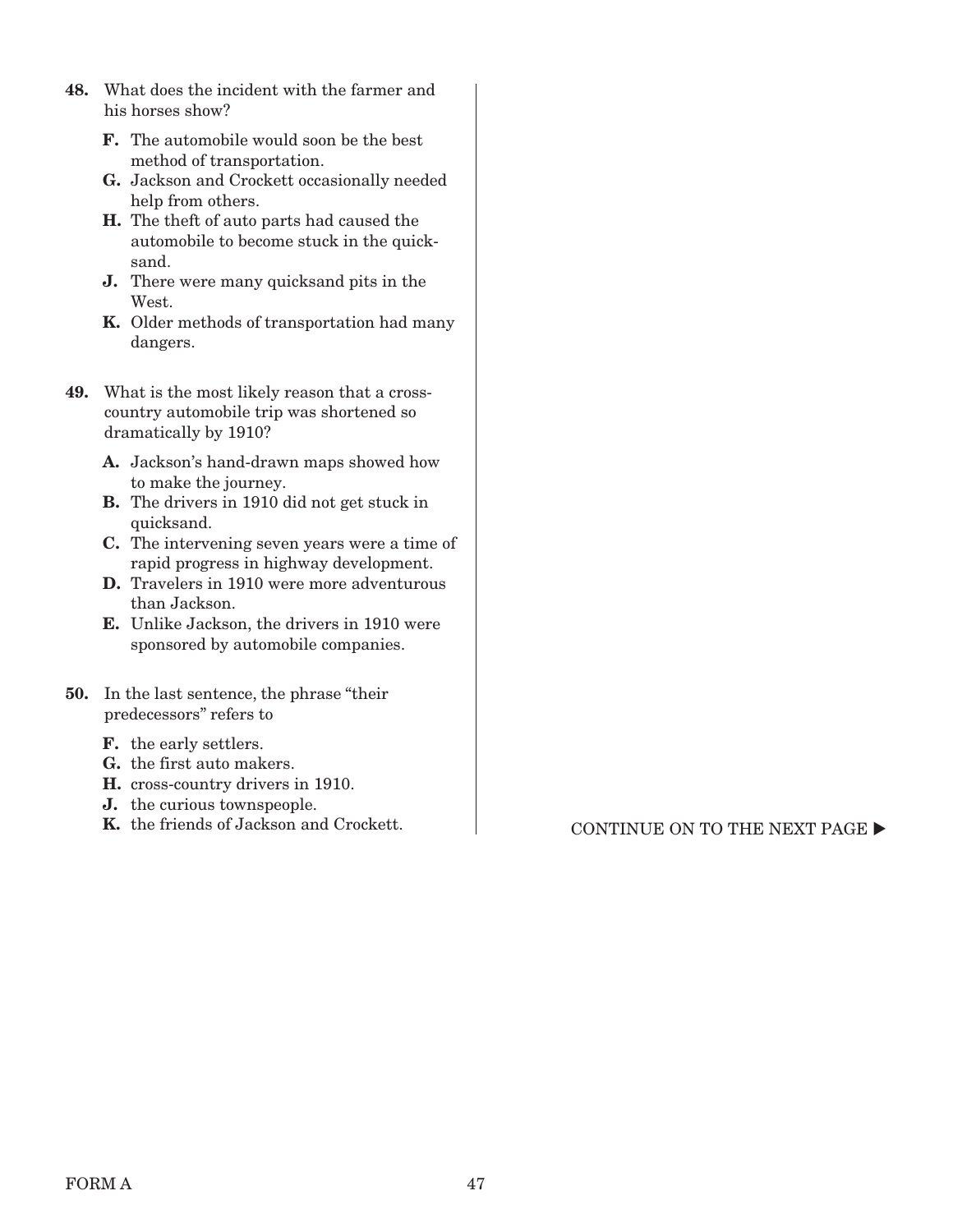# PART 2 – MATHEMATICS

Suggested Time — 75 Minutes

50 QUESTIONS

# **GENERAL INSTRUCTIONS**

Solve each problem. Select the **best** answer from the choices given. Mark the letter of your answer on the answer sheet. You can do your figuring in the test booklet or on paper provided by the proctor. **DO NOT MAKE ANY MARKS ON YOUR ANSWER SHEET OTHER THAN FILLING IN YOUR ANSWER CHOICES.**

#### **IMPORTANT NOTES:**

- (1) Formulas and definitions of mathematical terms and symbols are **not** provided.
- (2) Diagrams other than graphs are **not** necessarily drawn to scale. Do not assume any relationship in a diagram unless it is specifically stated or can be figured out from the information given.
- (3) Assume that a diagram is in one plane unless the problem specifically states that it is not.
- (4) Graphs are drawn to scale. Unless stated otherwise, you can assume relationships according to appearance. For example, (on a graph) lines that appear to be parallel can be assumed to be parallel; likewise for concurrent lines, straight lines, collinear points, right angles, etc.
- (5) Reduce all fractions to lowest terms.

51. 
$$
\begin{array}{c|c|c|c|c|c|c|c|c} \n\hline\n & & & A & B & \\
\hline\n & & -1 & & \\
\hline\n & & & 0 & & 1\n\end{array}
$$

On the number line above, intervals are equally spaced, and point  $x$  lies in the interval AB. What are the lower and upper limits of all possible values of  $x$ ?

**A.** 
$$
\frac{1}{6}, \frac{1}{2}
$$
  
\n**B.**  $\frac{1}{2}, \frac{5}{6}$   
\n**C.**  $\frac{1}{6}, \frac{5}{6}$   
\n**D.**  $-\frac{5}{6}, -\frac{1}{2}$ 

**E.** 
$$
-\frac{2}{3}, -\frac{1}{3}
$$

- **52.** Ms. Garcia determines math grades on the basis of 5 tests, each worth 100 points. An average of at least 80 points is needed for a grade of B. On the first 4 tests, Hilary scored 91, 72, 69, and 83. What is the lowest score she may receive on the final test and still earn a B?
	- **F.** 80
	- **G.** 82
	- **H.** 84
	- **J.** 85
	- **K.** 86
- **53.** Three chains, each 14 feet in length, are linked end to end. Two longer chains of equal length are added to make a total length of 100 feet. What is the length of **one** of the longer chains?
	- **A.** 29 ft
	- **B.** 36 ft
	- **C.** 42 ft
	- **D.** 58 ft
	- **E.** 72 ft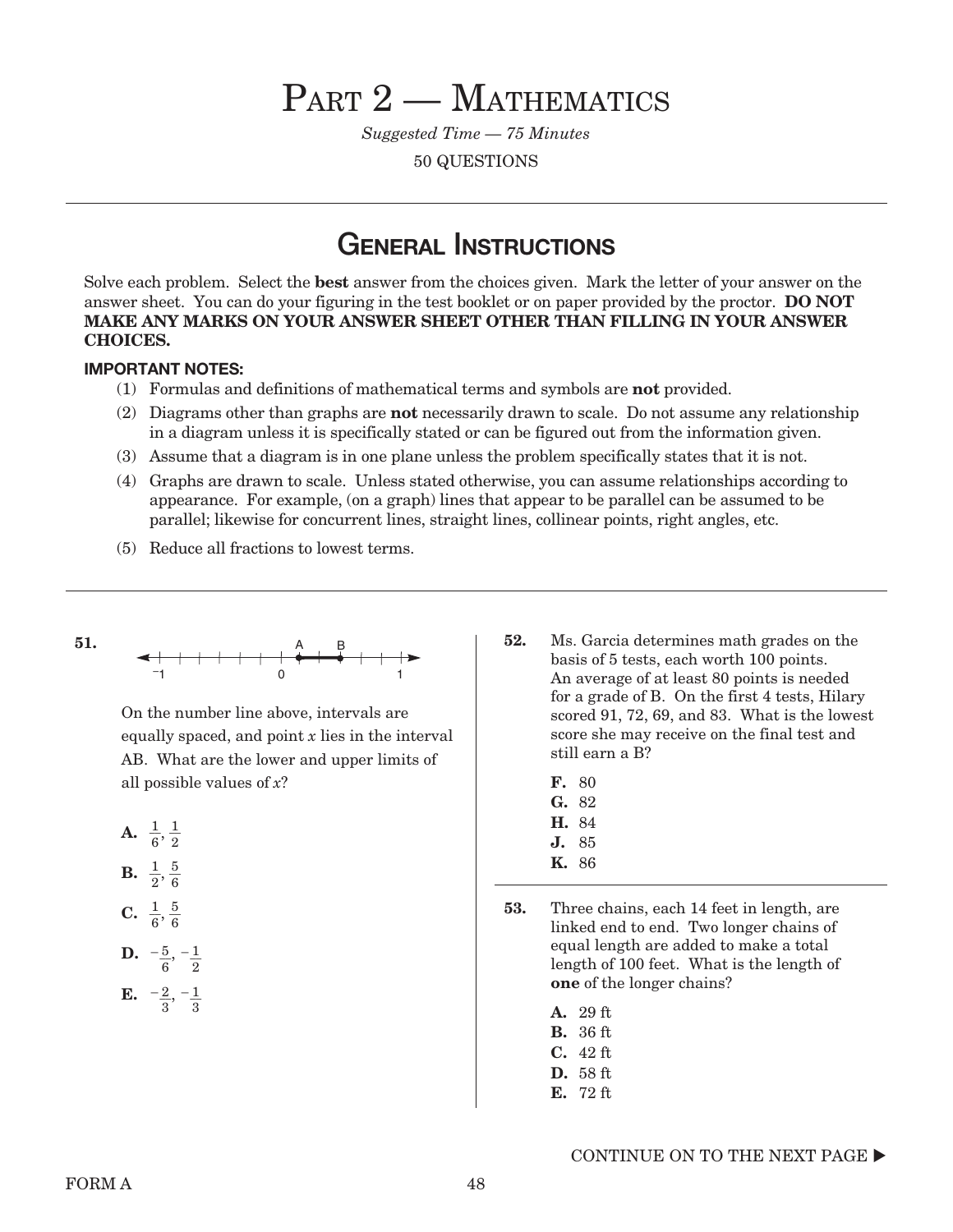- **54.** Suppose that the age of the earth is  $5.2 \times 10^9$ years, and the age of a particular artifact is  $1.3 \times 10^7$  years. How many times older than the artifact is the earth?
	- **F.**  $4.0 \times 10^{12}$ **G.**  $4.0 \times 10^6$ **H.**  $2.5 \times 10^6$ **J.**  $2.5 \times 10^3$ **K.**  $4.0 \times 10^2$

**55.** 
$$
\frac{7+n}{43+n} = \frac{1}{3}
$$

What is the value of  $n$  in the equation above?

**A.** 9

- **B.** 11
- **C.** 12
- **D.** 16
- **E.** 25

**56.** What is the prime factorization of 1,200?

**F.**  $2^2 \times 3 \times 5^2$ **G.**  $2^3 \times 3 \times 5^2$ **H.**  $2^4 \times 3 \times 5^2$ **J.**  $2^4 \times 3^2 \times 5^2$ **K.**  $2^4 \times 3^2 \times 5$ 

**57.** If  $x = y - 7$ , what is the value of  $3x - 3$  in terms of y?

**A.**  $3y - 18$ 

- **B.**  $3y 24$
- **C.**  $2y 4$
- **D.**  $2y 10$
- **E.**  $y 10$
- **58.** Laura rode her bicycle at 15 miles per hour for 2 hours, and then at 12 miles per hour for 1 hour. What was her average speed for the entire ride?
	- **F.** 12 mph
	- **G.** 13.5 mph
	- **H.** 14 mph
	- **J.** 15 mph
	- **K.** 42 mph
- **59.** Four friends are going to sit in a row on a bench to have their picture taken. In how many different orders can the four friends sit?
	- **A.** 4
	- **B.** 6
	- **C.** 8
	- **D.** 12 **E.** 24

**60.** For what value of *m* is  $\frac{5m - 3}{2 + m} = 4$ ? (Note:  $m \neq -2$ .)

- **F.** 14
- **G.** 11 **H.** 8
- **J.** 7
- **K.** 5

**61.** What is the value of  $4x^2 + 5x - 8$ , if  $x = -3$ ?

- **A.** -59 **B.** -35
- **C.** 1
- **D.** 13 **E.** 43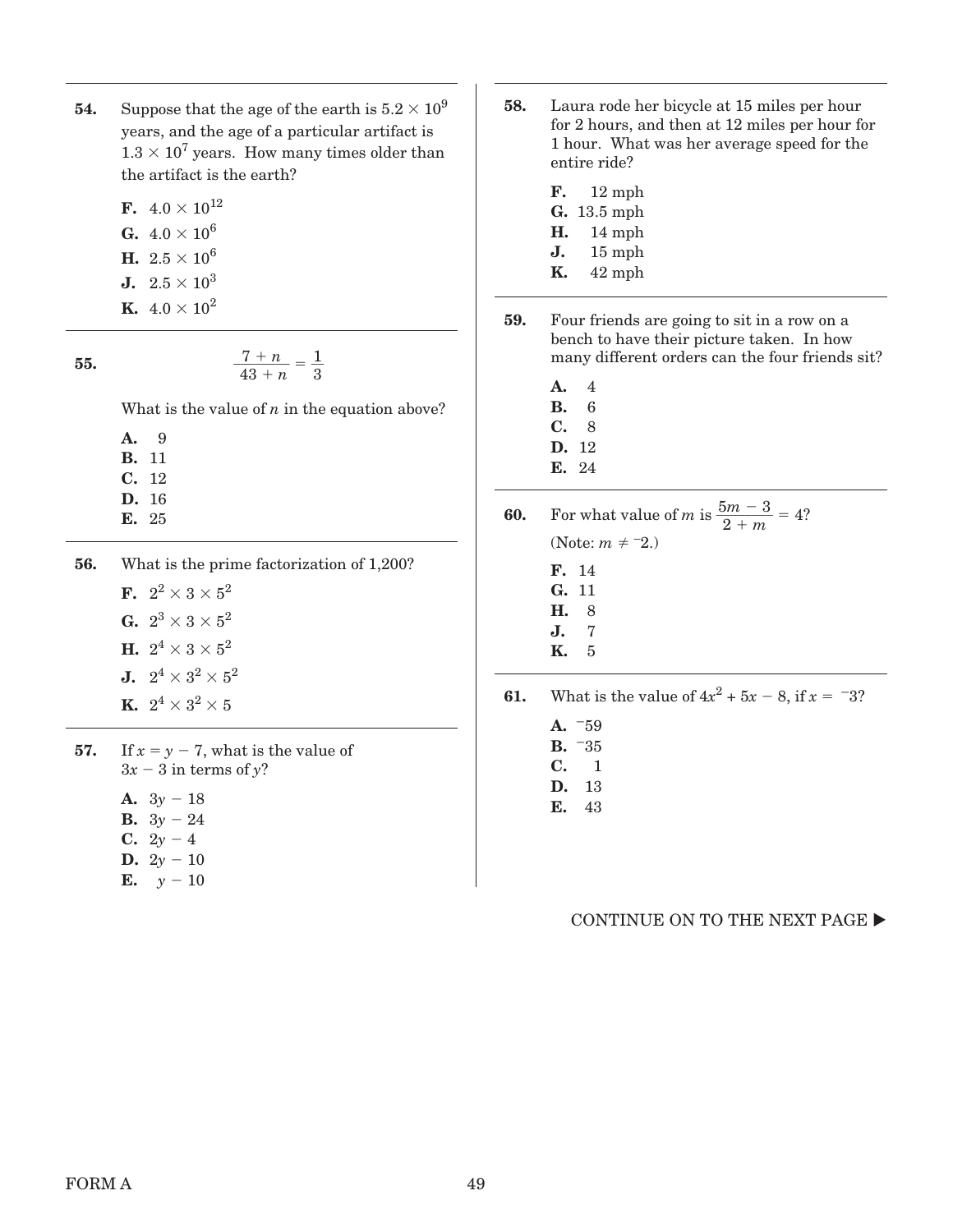- **62.** If a rectangular room is 3 times as long as it is wide, and if the width is 8 feet, how many square feet of carpet are needed to cover the floor?
	- **F.** 24 sq ft
	- **G.** 32 sq ft
	- **H.** 72 sq ft
	- **J.** 88 sq ft
	- **K.** 192 sq ft
- **63.** Jodi's class has between 30 and 41 students. Exactly 75% of the students in her class have red book bags, and exactly  $\frac{1}{6}$  of the students in her class do not have a book bag at all. How many students are in Jodi's class?
	- **A.** 32
	- **B.** 34
	- **C.** 36
	- **D.** 38
	- **E.** 40

**64.**

 $\overbrace{ }^{x^{\circ}}\overbrace{ }^{53^{\circ}}$ y°

 The figure above shows two intersecting lines. What is the sum of  $x$  and  $y$ ?

- **F.** 53
- **G.** 74
- **H.** 106
- **J.** 127
- **K.** 254

**65.** N, M, and T are integers.  $N + M$  is an odd number.  $M + T$  is an odd number.

Which of the following **must** be true?

**A.**  $N \times T$  is even. **B.**  $N \times T$  is odd. **C.**  $N + T$  is odd. **D.**  $N + T$  is even.  $E. N-T$  is odd.

| 66. | $\frac{4.5}{0.1} \times 0.22 =$ |               |  |
|-----|---------------------------------|---------------|--|
|     |                                 | E 0.99        |  |
|     |                                 | G. 1.99       |  |
|     |                                 | H. 9.9        |  |
|     |                                 | J. 99         |  |
|     |                                 | <b>K.</b> 990 |  |

**67.**  $(8-16) \div (-8+6)$ 

 If the parentheses are removed from the above expression, how will the value of the expression change?

- **A.** no change
- **B.** increase of 3
- **C.** increase of 7
- **D.** increase of 12
- **E.** increase of 16

**68.** If  $2x + 2y - 6 = 14$ , what is the value of  $x$  in terms of  $y$ ?

- **F.**  $10 y$ **G.**  $10 - 2y$ **H.**  $8 - y$
- **J.**  $8 2y$
- **K.**  $4 y$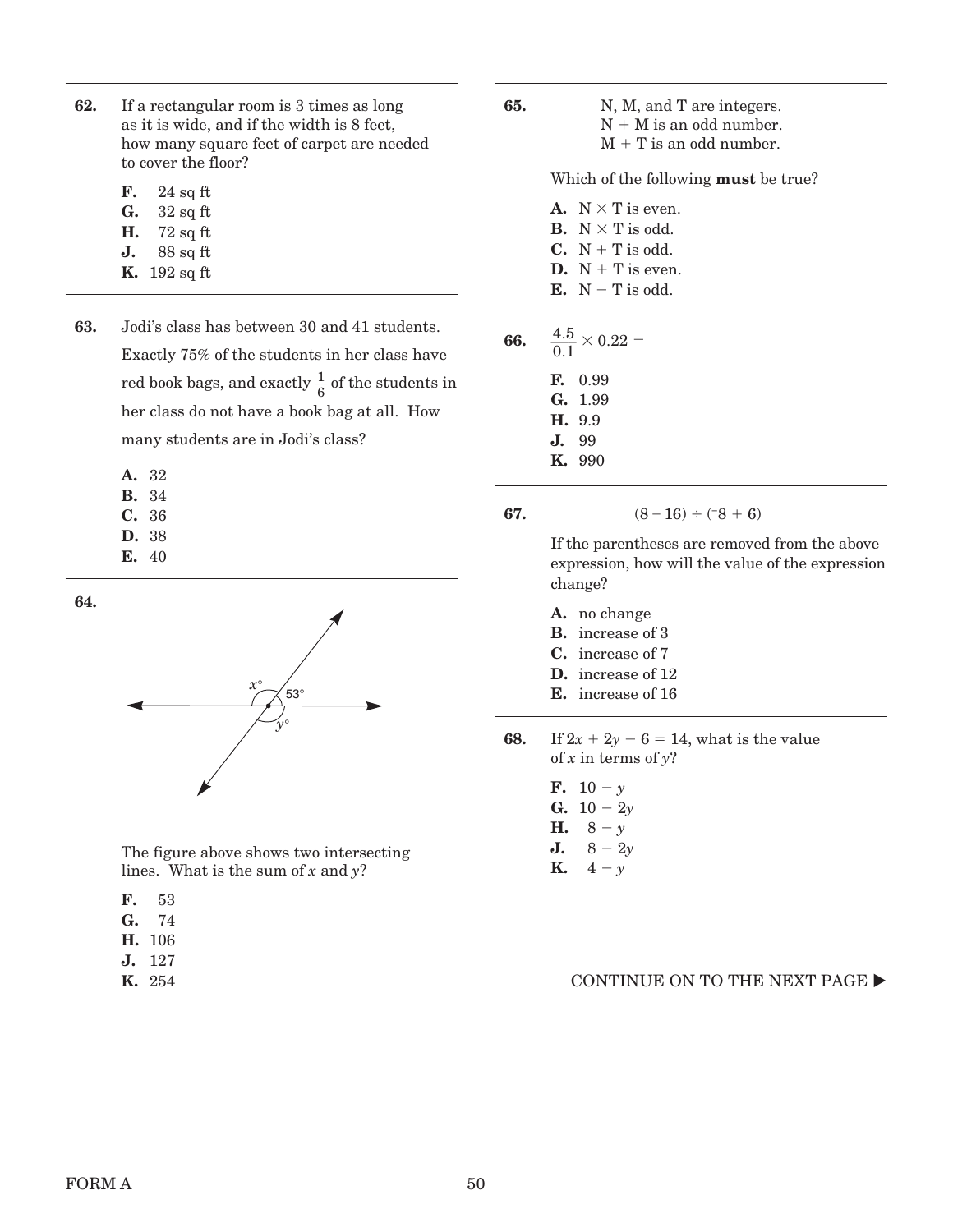- **69.** A merry-go-round has 25 horses. Each horse is labeled consecutively with a letter from A to Y—the first horse is labeled A, the second horse is labeled B, and so on. A child walks around the merry-go-round, starting at horse A and continuing in alphabetical order, counting as she goes. She stops at the 337<sup>th</sup> horse. What is the letter of that horse?
	- **A.** A
	- **B.** J
	- **C.** K **D.** L
	-
	- **E.** M
- **70.** A 5-ounce bag of candies sells for \$1.50. At this rate, what would be the price of a 1-pound bag of candies? (Note:  $1 \text{ lb} = 16 \text{ oz.}$ )
	- **F.** \$0.30
	- **G.** \$3.00
	- **H.** \$3.60
	- **J.** \$4.50
	- **K.** \$4.80
- **71.** In a salsa dance class, the ratio of women to men is 3:2. What percent of the students are women?
	- **A.** 40%
	- **B.** 60%
	- **C.**  $66\frac{2}{3}\%$
	- **D.** 75%
	- **E.** 150%
- **72.** How many integers between 75 and 105 have a remainder of 2 when divided by 15?
	- **F.** 0
	- **G.** 1
	- **H.** 2
	- **J.** 3
	- **K.** 5
- **73.** For what value of x is  $\frac{2(x + 1)}{3} = 1$ ? **A.** 0
	- **B.** \_\_1  $\frac{1}{2}$
	- **C.** 1
	- **D.** 2
	- **E.** \_\_5  $rac{5}{2}$
- **74.** A taxi company charges \$2.00 per ride plus \$0.30 for each  $\frac{1}{5}$  of a mile ridden. If a taxi ride costs \$20.00, how many miles long was the ride?
	- **F.**  $6\frac{2}{3}$  mi
	- **G.** 12 mi
	- **H.**  $13\frac{1}{3}$  mi
	- **J.** 20 mi
	- **K.** 60 mi



- On the number line above,  $JK = 3\frac{1}{2}$ ,  $JM = 9\frac{3}{4}$ , and LM =  $1\frac{1}{8}$ . What is the position of point L?
- **A.**  $5\frac{1}{8}$ **B.**  $5\frac{1}{2}$ **C.**  $6\frac{1}{4}$
- **D.**  $6\frac{5}{8}$
- **E.**  $8\frac{1}{4}$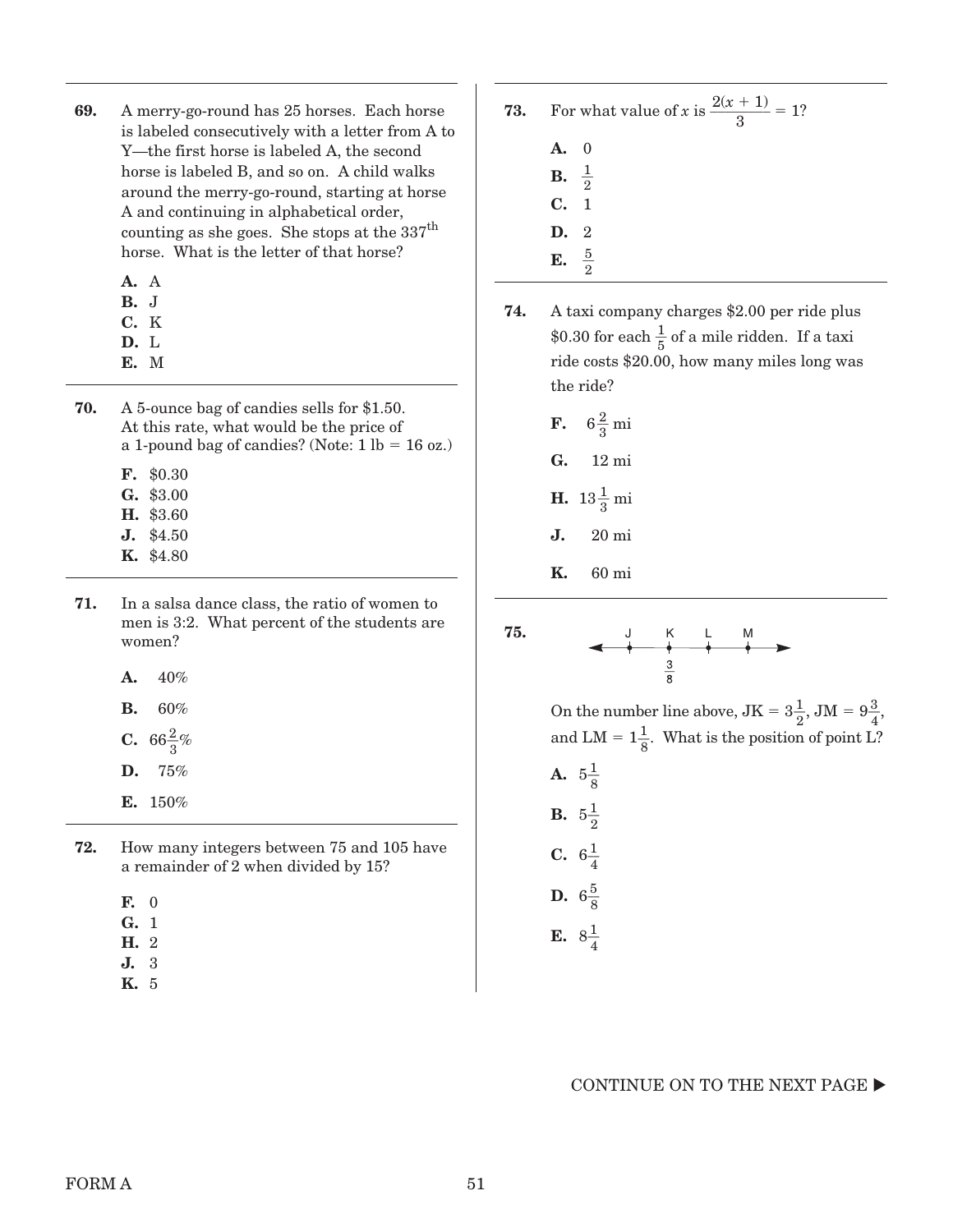- **76.** Shelby's rent is \$800 per month. Since she could not pay this month's rent when due, her landlord agreed to accept 40% of the rent on the first day of the month, another 25% of the original rent on the tenth, and the rest on the twentieth. How much rent must Shelby pay on the twentieth day?
	- **F.** \$80
	- **G.** \$280
	- **H.** \$300
	- **J.** \$360
	- **K.** \$520
- **77.** If  $x = -2$  and  $y = 3$ , what is the value of  $5x - 2xy$ ?
	- **A.** - $-22$
	- **B.** - $-2$
	- **C.** 0
	- **D.** 2
	- **E.** 22

**78.** 



In the figure above, what is the value of  $x$ ?

- **F.** 1 cm
- **G.** 1.2 cm
- **H.** 3.2 cm
- **J.** 4 cm
- **K.** 5 cm
- **79.** A nation has five types of coins: sinds, dalts, lorgs, harps, and plunks. A sind is worth four lorgs. Two plunks equal five dalts. Three harps are worth one plunk. Five sinds are worth two harps. Which coin is most valuable?
	- **A.** sind
	- **B.** dalt
	- **C.** lorg
	- **D.** harp
	- **E.** plunk
- **80.** Raoul is x years old now, and Phil is 8 years older than Raoul. In 2 years, Phil will be exactly twice as old as Raoul is then. How old is Raoul now?
	- **F.** 3
	- **G.** 5
	- **H.** 6
	- **J.** 8
	- **K.** 10
- **81.** If 1 quart of paint covers 100 square feet of wall, what is the **least** number of 1-quart cans of paint needed to completely cover two rectangular walls measuring 12 feet by 9 feet plus two additional rectangular walls measuring 10 feet by 9 feet?
	- **A.** 1 **B.** 2 **C.** 3
	- **D.** 4
	- **E.** 5

**82.** If  $60 \div n = 24m$ , what is the value of  $nm$ ?

- **F.** 0.4
- **G.** 2.5
- **H.** 5.2
- **J.** 36
- **K.** 1,440
- **83.** When positive integer p is divided by 7, the remainder is 3. When  $p$  is divided by 5, the remainder is 2. What is the **least** possible value of  $p$ ?
	- **A.** 10
	- **B.** 12
	- **C.** 17
	- **D.** 38
	- **E.** 52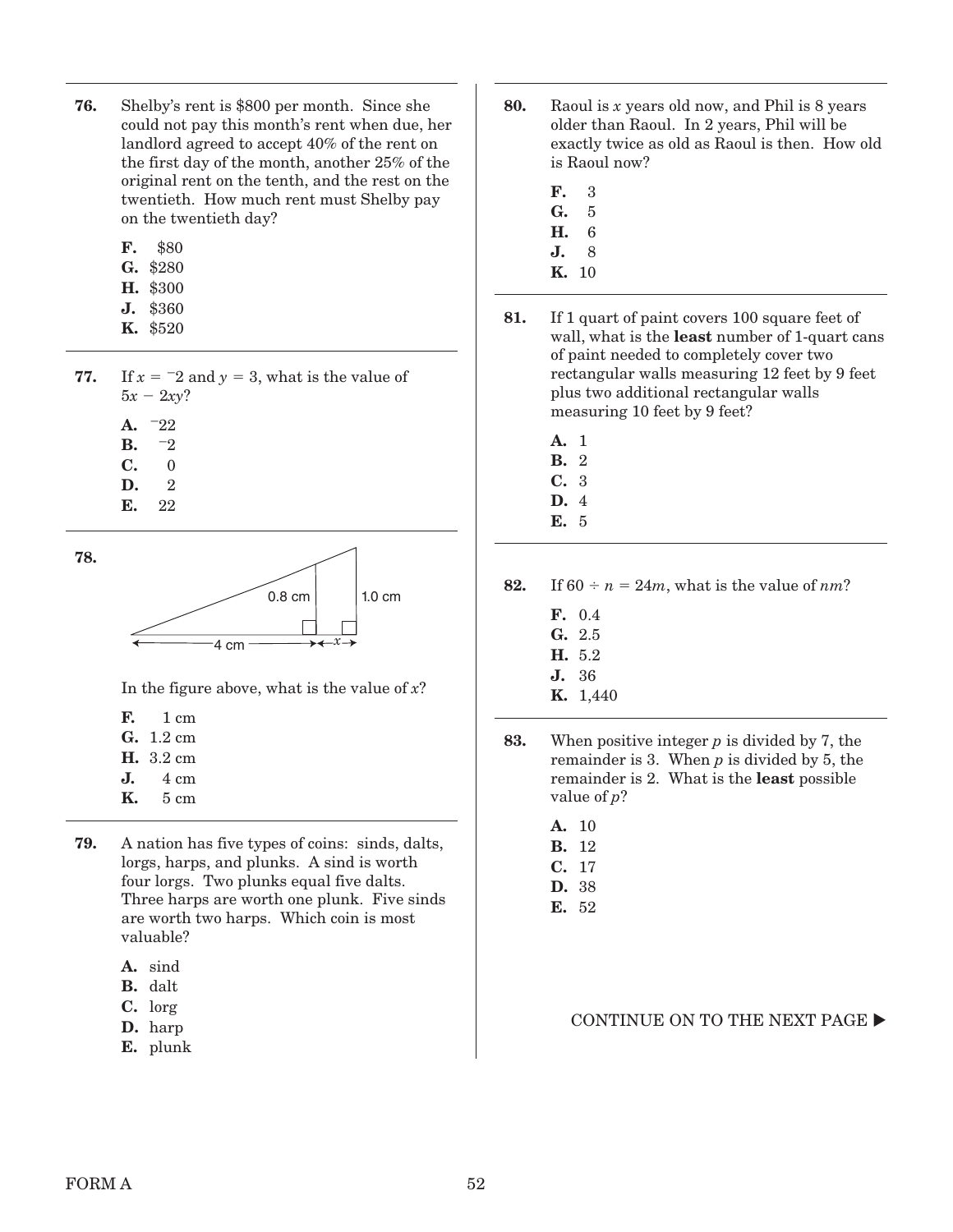**84.** The mean of twenty numbers is 42. If four of the twenty numbers have a mean of 50, what is the mean of the other sixteen numbers?

**F.** 32

- **G.** 36
- **H.** 40
- **J.** 46 **K.** 65

**85.**  $50 < x^2 < 65$ 

 $17 < y^2 < 32$ 

If  $x$  and  $y$  are positive integers, what is the value of xy?

**A.** 13

- **B.** 28
- **C.** 35
- **D.** 40
- **E.** 45



Based on the graph above, what was the first year in which at least 25 percent of the homes in the sample of 2,000 had DVRs?

- **F.** 2000
- **G.** 2001
- **H.** 2004
- **J.** 2006
- **K.** 2008

**87.** At a hotel, Jahmir exchanged 300 dollars and received 192 nobles. Based on that information, how many nobles are equal to 1 dollar? (Assume that there are no exchange fees.)

| P  | $\frac{3}{5}$   |
|----|-----------------|
| В. | $\frac{16}{25}$ |
| С. | $\frac{4}{5}$   |
| D. | $\frac{16}{15}$ |
| E. | $\frac{25}{16}$ |

- **88.** How many positive integers are between
	- $\frac{28}{3}$  and  $\frac{83}{5}$ ? **F.** 6 **G.** 7 **H.** 16 **J.** 54
	- **K.** 55
- **89.** On a number line, points K and T are 12 units On a number line, points **K** and **T** are **12** units apart. Point M is the midpoint of  $\overline{KT}$ . Point W  $\frac{1}{4}$  is the midpoint of  $\overline{MT}$  and is located at 5 on the number line. Which number below is a the number line. Which is<br>possible midpoint of  $\overline{\text{KW}}$ ?
	- **A.** - $-1$ **B.** - $-0.5$
	- **C.** 0.5
	- **D.** 1
	- **E.** 4.5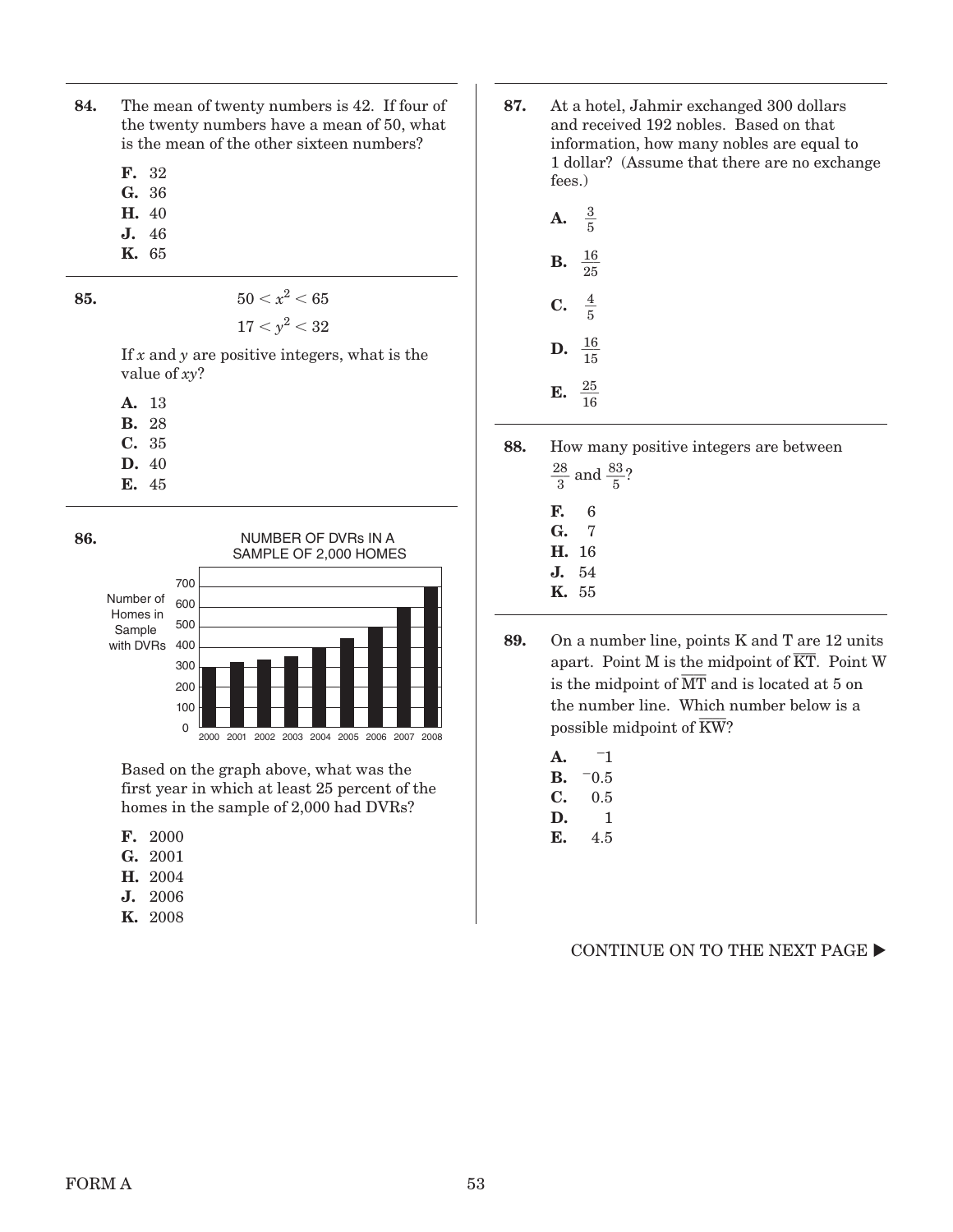| ٧                 |               |         |
|-------------------|---------------|---------|
| I<br>I<br>۰.<br>× | ۰,<br>۰.<br>v | ۰,<br>× |

DISTANCE AND ALTITUDE OF TWO PLANES

| Distance of Plane<br>from Airport at Time t | Altitude of Plane<br>at Time t |
|---------------------------------------------|--------------------------------|
| Plane M $(310 – 2t)$ miles                  | $(32,800 - 20t)$ feet          |
| Plane N $(3t + 235)$ miles                  | $(31,600 + 40t)$ feet          |

For the mid-flight time  $(t)$  in minutes between 0 and 100, the altitudes of two planes and their distances from the airport are indicated in the table above. At the minute the planes are at the same distance from the airport, what is the difference between their altitudes?

| F. | 25 ft  |
|----|--------|
| G. | 180 ft |
| Н. | 300 ft |
| J. | 420 ft |

**K.** 3,300 ft

**91.**  $A_1A_2 + A_2A_3 + A_3A_4 + A_4A_5 + A_5A_6$ 

If  $A_k = \frac{1}{k}$  $\frac{1}{k}$  for any positive value of k, and k is a positive integer, what is the value of the expression above?

|                         | <b>A.</b> $\frac{1}{70}$ |  |  |  |  |
|-------------------------|--------------------------|--|--|--|--|
|                         | <b>B.</b> $\frac{1}{14}$ |  |  |  |  |
| <b>C.</b> $\frac{5}{6}$ |                          |  |  |  |  |
| D. 1                    |                          |  |  |  |  |
| E.                      | $\frac{29}{20}$          |  |  |  |  |

**92.** In a certain city there are 50,000 licensed drivers. If 40,000 of the licensed drivers wear glasses and 30,000 of the licensed drivers are over 30 years old, what is the smallest possible number of licensed drivers who **both** wear glasses and are over 30?

| F. | $10{,}000$ |  |
|----|------------|--|
|----|------------|--|

| G. | 20,000 |
|----|--------|
|----|--------|

- **H.** 24,000
- **J.** 30,000
- **K.** 35,000

## **93.**  $V = \frac{1}{3} \pi r^2 h$

In the volume formula shown above, if  $r$  is divided by 2 and  $h$  is doubled, what is the ratio of the new volume to the original volume?

- **A.** 1:4
- **B.** 1:2
- **C.** 1:1
- **D.** 2:1
- **E.** 4:1

**94.** If  $w < 0$  and if  $z > 0$ , which expression **must** be positive?

- **F.**  $w-z^2$ **G.**  $z + w^2$ **H.**  $z^2 \div w$
- **J.**  $z w^2$ **K.**  $w + z^2$

**95. 95.**  $\frac{2x + 5}{2}$ 

 $\frac{2x+3}{x-2}$ 

If  $0 \le x \le 5$ , how many integer values of x will make the above expression an integer?

- **A.** 0
- **B.** 1
- **C.** 2
- **D.** 3 **E.** 4
- 
- **96.** On a coordinate system, the line segment joining the points (6, 8) and (12, 10) has the same midpoint as the line segment joining the points  $(8, 11)$  and  $(x, 7)$ . What is the value of  $x$ ?
	- **F.** 4
	- **G.** 5
	- **H.** 6 **J.** 9
	- **K.** 10